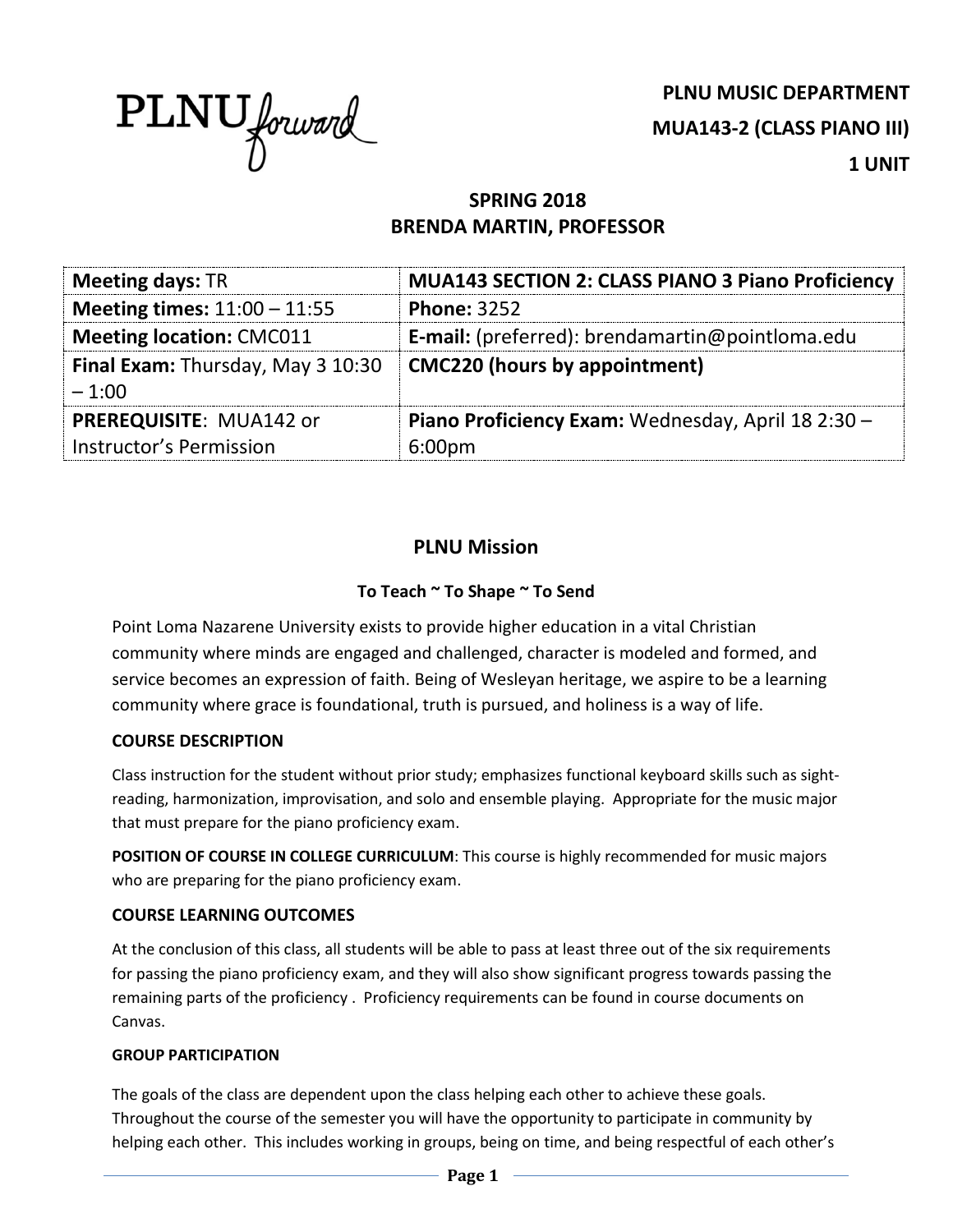time. On the rare occasion that you might arrive after the class is in session, please show courtesy to your classmates and the professor by slipping in quietly and taking your seat. Please be careful not to disrupt the activity that is going on by interrupting in order to find your place. Rather, try to join in as best you can and wait until there is a break before you ask a question of your neighbor or the professor. Questions are always welcome. If you are struggling with the material, please talk to me after class so we can make an appointment.

### **REQUIRED TEXTS AND RECOMMENDED STUDY RESOURCES**

All course materials will be available on the website: [www.eNovativePiano.com](http://www.enovativepiano.com/) . In lieu of a textbook, you will be required to purchase a subscription that will give you access to the site for the entire semester. Many of the materials on this site are multimedia, but you may wish to print out the "printable" documents and assignments and keep them organized in a notebook. For instructions on how to purchase the required subscription, go to the Canvas website for this class and open the document: eNP Student Information (1).pdf Everyone must be registered for the online text by the next class session. You must purchase access to the online text in order to take the class.

**RECOMMENDED TEXT**: The Nazarene Hymnal

#### **COURSE SCHEDULE AND ASSIGNMENTS**

Homework will be assigned through the Canvas website for this class.

OTHER REQUIRED MATERIALS: You must bring a laptop or iPad to class, along with a pair of earbuds for doing in-class work in groups and on your own. All material from the lessons may be printed up and brought to class, you will need access to the website for in-class activities. Other materials, such as the syllabus and any additional handouts or links will be uploaded to "Canvas." Bring a pencil and all course materials to class!

#### **ASSESSMENT AND GRADING**

METHODS USED IN THE COURSE: Students enrolled in MUA143 will achieve the objectives of the course through multiple methods. Parts of the course will be tailored to the individual. Time will be spent in individual practice, group activities, and in-class performances, including sight reading, harmonization, improvisation, performances of pre-sonatina and Sonatina literature, congregational hymns, and patriotic songs.

CLASS PREPARATION: Students must practice a minimum of four hours per week outside of class in order to prepare. For some, more hours will be needed to achieve their goals. To keep you focused on your goals, you must upload a weekly practice log to Canvas that details your practice hours and what you worked on. This will be due on Thursday of each week.

## **PRACTICE AND PRACTICE ROOMS**

.

The practice rooms are located in the basement of Cooper (the floor you are on). To check out a key to a practice room, students must report to the main desk on the first floor of Cooper. A student I.D. is required. Students are expected to practice at least 3 hours per week outside of class. It is likely that some students will require more practice than others in order to be adequately prepared for each class. You must keep a regular practice log on eNovative (whenever you practice a piece you must log your practice time). I will check this throughout the semester, and this practice log will determine 5% of your grade.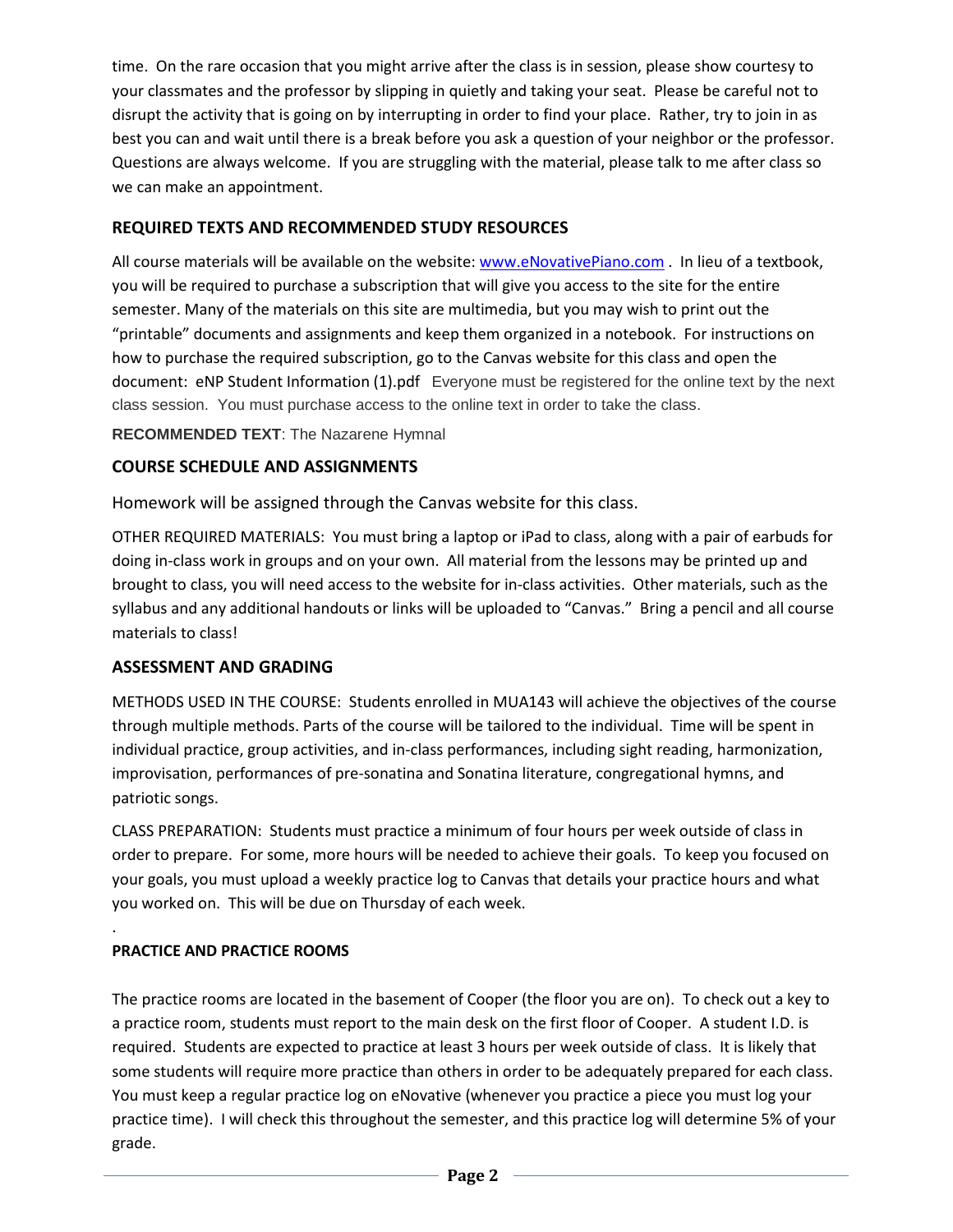**THE PIANO PROFICIENCY EXAM** will be given on **Wednesday, April 19 from 2:30 – 6:00**. Sign-up times will be posted on the bulletin board in the main hallway a week prior to the exam. *Lead sheets for the exam will be made available at the Piano Proficiency Resource (Canvas) website one week prior to the proficiency exam.* You must print up the lead sheets yourself and bring them to class that afternoon. Note: you may not bring your marked up versions of the lead sheets to the proficiency exam. We will provide the sheets for you at the exam.

#### **ADDITIONAL QUIZZES AND TESTS**

Students will be required to perform quizzes weekly both in front of the class and for the professor in order to gain confidence in performing and to mark their progress. There will also be several required class performances and testing:

- 
- 
- 
- 

• Thursday, Feb. 8 Perform Sonatina for the class • Thursday, March 1 Perform Patriotic Song for the class • Thursday, March 22 Perform Congregational Hymn for the class • Thursday, April 5 Mock Proficiencies with all prepared pieces and sightreading.

#### **FINAL EXAM**

The final exam will take place Thursday, May  $3\ 10:30 - 1:00$ . At this time, you will be given an opportunity to improve your grade by replaying and (improving) any portions of the proficiency that you didn't pass. Please keep that date open, as you will be required to take the final if you don't pass all the proficiency. Those who pass all the proficiency are not required to take the final.

#### **MAKEUP POLICY**

Quizzes are often given at the beginning of class – do not be late! If you come after the quiz is given you may not be allowed to take the quiz. Quizzes will not be made up; however, the two lowest quiz scores are dropped at the end of the semester. Please save these drops for when you really need them (such as illness, etc.). Tests missed due to illness will be made up if the professor is notified in advance.

#### **\*You must attempt the piano proficiency in order to pass the class.**

| Final grade determined as follows: | Grading scale: |
|------------------------------------|----------------|
|                                    |                |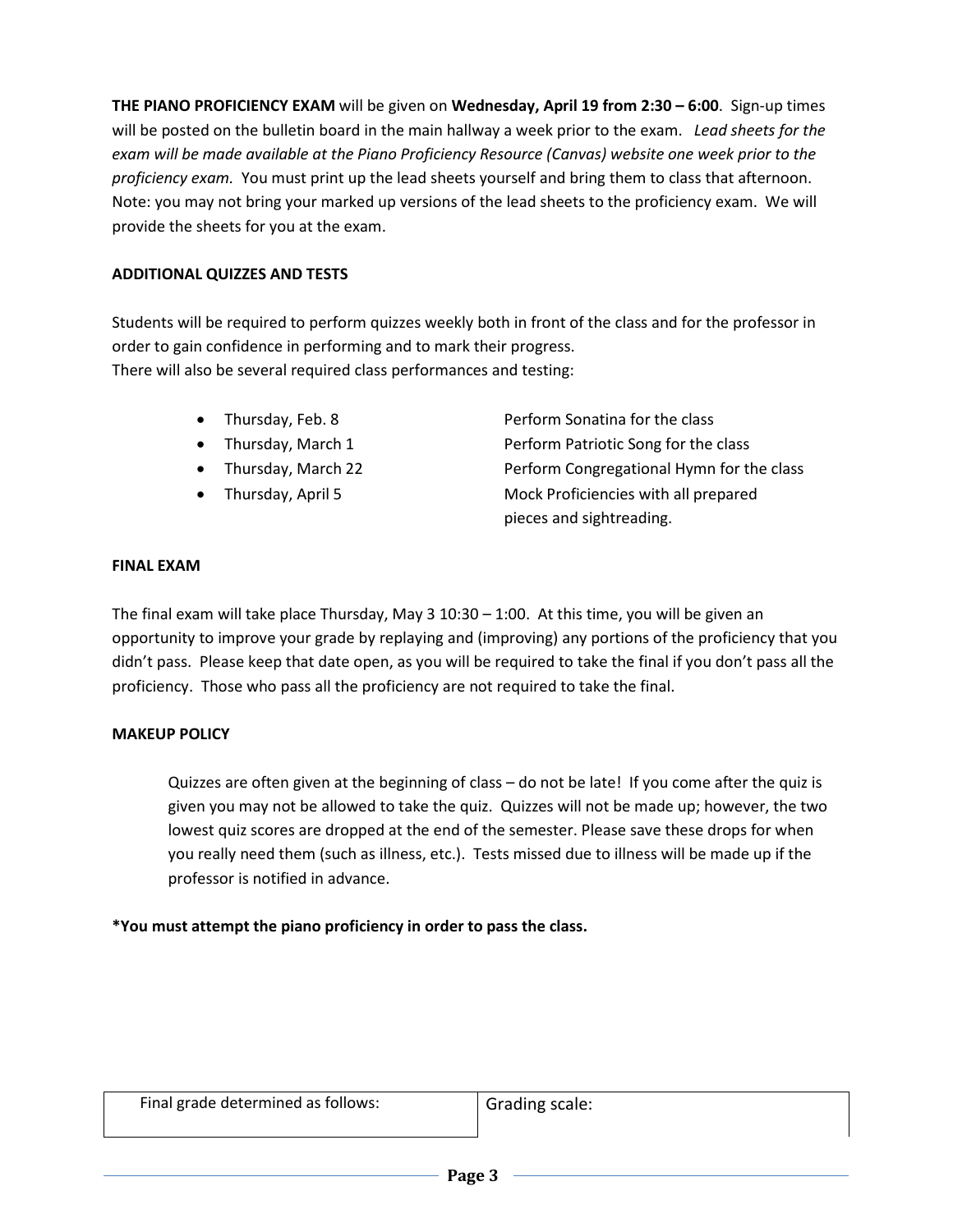| $B = 83 - 86$<br>$D = 63 - 66$<br>$B = 80 - 82$<br>$D = 60 - 62$<br>$C+=77-79$<br>$F = 0 - 59$ | Proficiency Exam Grade: 60%<br>Quizzes: 15%<br><b>Tests: 15%</b><br>Attendance and class participation: 10% | A=93-100<br>$A = 92 - 90$<br>$B+=87-89$ | $C = 73 - 76$<br>$C = 70 - 72$<br>$D+=67-69$ |
|------------------------------------------------------------------------------------------------|-------------------------------------------------------------------------------------------------------------|-----------------------------------------|----------------------------------------------|
|------------------------------------------------------------------------------------------------|-------------------------------------------------------------------------------------------------------------|-----------------------------------------|----------------------------------------------|

## **INCOMPLETES AND LATE ASSIGNMENTS**

All assignments are to be submitted/turned in by the beginning of the class session when they are due—including assignments posted in Canvas. Incompletes will only be assigned in extremely unusual circumstances.

## **FINAL EXAMINATION POLICY**

Successful completion of this class requires taking the final examination **on its scheduled day**. The final examination schedule is posted on the [Class Schedules](http://www.pointloma.edu/experience/academics/class-schedules) site. No requests for early examinations or alternative days will be approved.

## **PLNU COPYRIGHT POLICY**

Point Loma Nazarene University, as a non-profit educational institution, is entitled by law to use materials protected by the US Copyright Act for classroom education. Any use of those materials outside the class may violate the law.

## **PLNU ACADEMIC HONESTY POLICY**

Students should demonstrate academic honesty by doing original work and by giving appropriate credit to the ideas of others. Academic dishonesty is the act of presenting information, ideas, and/or concepts as one's own when in reality they are the results of another person's creativity and effort. A faculty member who believes a situation involving academic dishonesty has been detected may assign a failing grade for that assignment or examination, or, depending on the seriousness of the offense, for the course. Faculty should follow and students may appeal using the procedure in the university Catalog. Se[e Academic Policies](http://catalog.pointloma.edu/content.php?catoid=18&navoid=1278) for definitions of kinds of academic dishonesty and for further policy information.

## **PLNU ACADEMIC ACCOMMODATIONS POLICY**

If you have a diagnosed disability, please contact PLNU's Disability Resource Center (DRC) within the first two weeks of class to demonstrate need and to register for accommodation by